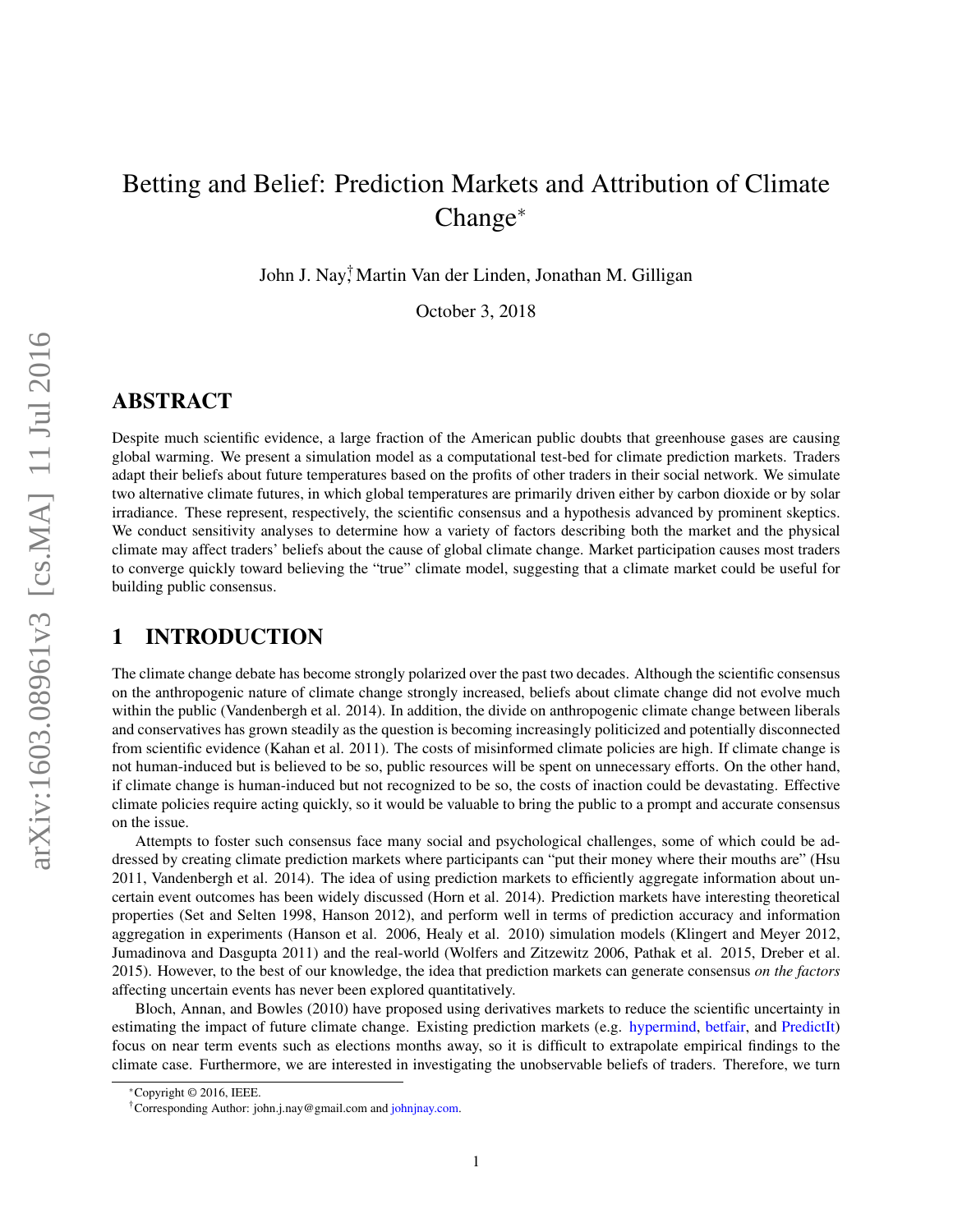to simulation modeling informed by climate and economic theory. We simulate a prediction market where traders exchange securities related to climate outcomes to explore whether, and under what social and climate conditions, prediction markets may be useful for increasing convergence of climate beliefs. Our work can be extended as part of a computational design process for effective climate prediction markets and we release all our code along with this paper.

From a public policy perspective, changing the explanatory models of market participants is one of the most important roles that prediction markets might play. This is perhaps the most important social benefit of prediction markets given the predictive power of statistical supervised learning models, which could possibly provide information at a much lower cost than creating and maintaining a market [\(Goel et al. 2010\)](#page-9-8). Effective climate policy not only requires an accurate consensus on future climate *outcomes*. It also requires an accurate consensus on the causal *mechanisms* influencing such outcomes. If people agree that temperature will rise, but some believe it will be due to greenhouse gases, while others believe that it will be caused by increased solar activity, inconsistent and ineffective policies may be implemented.

# 2 RELATED WORK

Agent-based simulations of prediction markets have been studied [\(Klingert and Meyer 2012,](#page-10-3) [Tseng et al. 2010,](#page-10-6) [Ju](#page-9-5)[madinova and Dasgupta 2011\)](#page-9-5), including some that feature communication between agents. In these models, however, beliefs about the uncertain outcomes are constructed in rather abstract ways. In particular, beliefs are not based on structural models from which agents could derive causal implications, so these models are not suitable for investigating the convergence of the underlying explanatory models agents employ for prediction.

[Tseng et al. \(2010\)](#page-10-6) created an agent-based model (ABM) of a continuous double auction market with multiple market strategies, including two variants of a zero-intelligence agent. They compared the behavior of their simulation with data from a prediction market for the outcome of political elections. They found that despite their simplicity, zero-intelligence agents capture some salient features of real market data. [Klingert and Meyer \(2012\)](#page-10-3) compared the predictive accuracy of different kinds of simulated markets (continuous double auctions and logarithmic market scoring rules) and reached similar conclusions to experimental work by [Hanson et al. \(2006\).](#page-9-3) None of these models featured agents learning and updating their beliefs.

[Jumadinova and Dasgupta \(2011\)](#page-9-5) created a continuous double auction model in which agents update their beliefs about uncertain events based on newly-acquired information. The better the information set, the more likely the agents were to put higher weight on last period's prices when revising their beliefs. However, little structure was imposed on the information set and the way it was used to generate the weights for updating beliefs, so that model does not permit studying the convergence of trader beliefs about predictive models. Ontañón and Plaza (2009) studied the effect of deliberation on a simulated prediction market, in which agents used case-based reasoning [\(Aamodt and Plaza](#page-9-9) [1994\)](#page-9-9) to debate uncertain outcomes with their neighbors in a social network. This model could in principle be used to assess convergence of predictive models, but this was not done and the process of forming and revising beliefs through argumentation is not well suited to studying stochastic time series, such as those relevant to climate prediction markets.

# 3 MODEL DESIGN

In our model, traders bet on global temperature anomalies six years in the future. During the six-year period, traders buy and sell futures. Every year, traders update their models and forecast of future temperatures based on newly available data. At the end of each six-year period, winners collect gains and traders revise beliefs about climate models, based on their ideology and the beliefs of top earners in their social network. In this section, we describe the models used to generate future temperature data, agents beliefs about those models, the market procedures, and the social network connecting agents. We conclude with details on model dynamics and an overview of the model parameters we experimentally vary. A full Overview, Design concepts and Details (ODD) specification can be found on [the project website.](https://github.com/JohnNay/predMarket)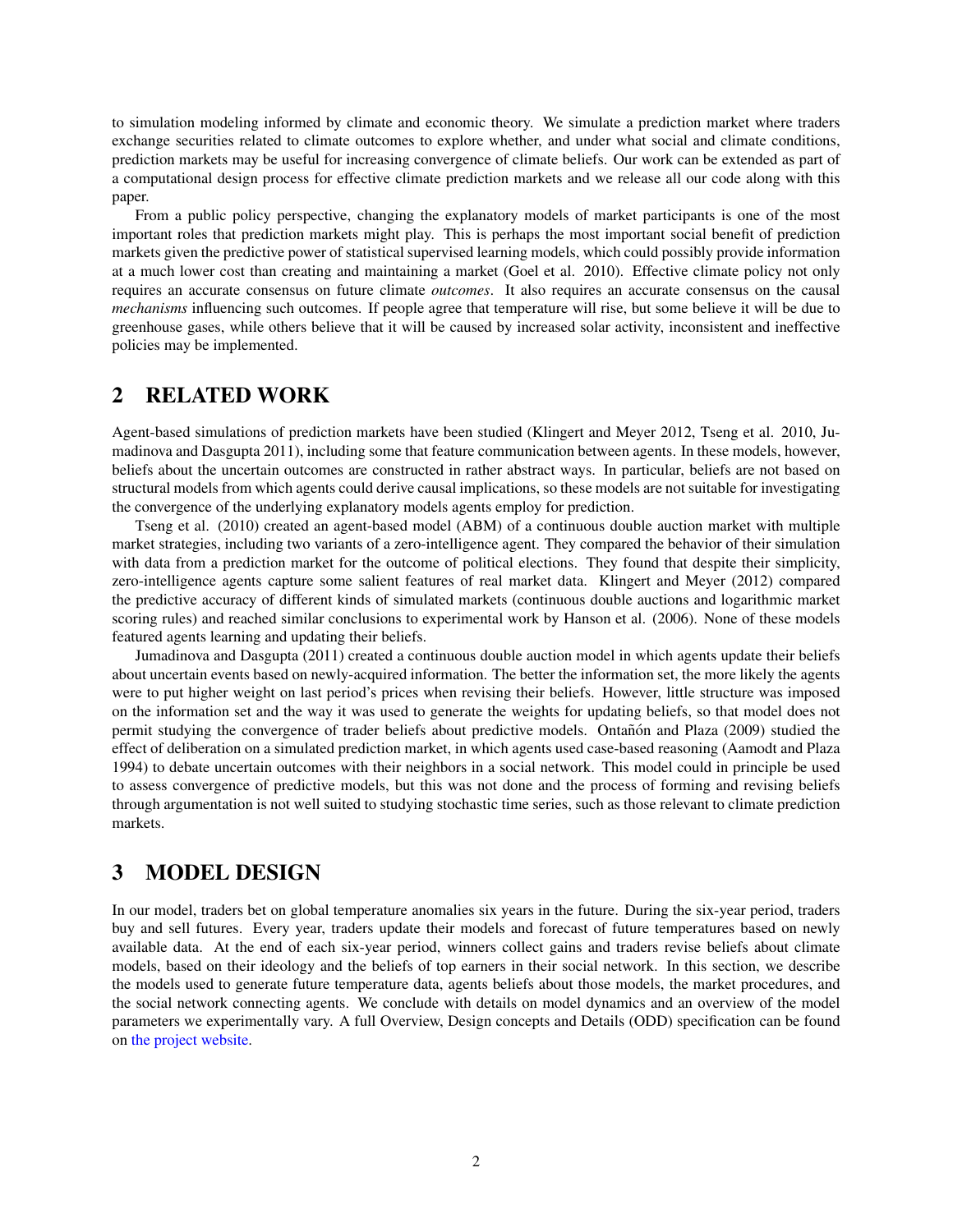#### 3.1 Temperature Models

For climate time-series, we use the annual anomaly of global mean temperature. For years from 1880–2014 we use the GISTEMP global mean land-sea annual temperature anomalies [\(GISTEMP Team 2016,](#page-9-10) [Hansen et al. 2010\)](#page-9-11) and for years from 2015 onward, we project future climates under two alternative theories: In both theories, changes in global temperature are proportional to changes in a deterministic forcing plus a stochastic noise term. For simplicity, we choose two alternative expressions for the deterministic climate forcing: one, which corresponds to conventional climate science, takes the natural logarithm of the atmospheric carbon dioxide concentration in parts per million [\(Archer 2012,](#page-9-12) p. 37), and the other, which corresponds to an alternative theory advocated by many who doubt or reject conventional climate science, takes the total solar irradiance (the brightness of sunlight, in Watts per square meter, at the top of the atmosphere) averaged over the 11-year sunspot cycle [\(Soon 2005\)](#page-10-8). Most scientific models of the earth's climate include many forcings, including carbon dioxide, other greenhouse gases, aerosols, total solar irradiance, and more. In these models, the changing  $CO_2$  concentration is, by a large margin, the strongest single forcing [\(IPCC 2013,](#page-9-13) p. 14). Choosing only one forcing term for each of the competing models simplifies comparison because each model has the same number of adjustable parameters, therefore we consider only  $\mathrm{CO}_2$ .

For  $CO<sub>2</sub>$  we used historical emissions through 2005, harmonized with RCP 8.5 representative concentration pathway from 2005 onward [\(Kolp and Riahi 2009,](#page-10-9) [Riahi et al. 2011\)](#page-10-10) and for TSI we used the harmonized historical values, with a projection through 2100 from [Velasco Herrera et al. \(2015\),](#page-10-11) which is, to our knowledge, the only prediction of TSI for the entire 21<sup>st</sup> century.

Warming coefficients for each model were determined by linear regression of historical temperatures from 1880– 2014 against the historical values for each model's forcing term. The noise model was determined by fitting an  $ARMA(p,q)$  model to the residuals from the regression, using the [Stan](http://mc-stan.org) probabilistic modeling language and the [rstan](https://cran.r-project.org/web/packages/rstan/) package [\(Carpenter et al. 2016\)](#page-9-14). Stan proved more numerically stable than the R [nlme](http://CRAN.R-project.org/package=nlme) package for fitting ARMA noise models. We identified the optimal model for the auto-correlated noise term by performing the regression analysis for all combinations of  $p, q \in \{0, 1, 2\}$  and using the Widely Applicable Information Criterion to select the optimal noise model [\(Watanabe 2013,](#page-10-12) [Gelman et al. 2014\)](#page-9-15). In both cases (TSI and  $log CO<sub>2</sub>$ ), the optimal noise model was  $AR(1)$ .

Future climates were generated by applying the future climate forcings to Eq. [1:](#page-2-0)

<span id="page-2-0"></span>
$$
T_{\text{model}}(t) = \beta_{\text{model}} F_{\text{model}}(t) + \varepsilon,\tag{1}
$$

where  $T_{\text{model}}(t)$  is the temperature at time *t*, under a given model of what causes warming,  $F_{\text{model}}(t)$  is the forcing (TSI or logCO<sub>2</sub>) at time *t*,  $\beta_{\text{model}}$  is the regression coefficient, and  $\varepsilon$  is a noise term. The coefficient  $\beta$  and the parameters of the ARMA noise model were fit to the historical data (1880–2014). An example realization of future climates for both the  $ln(CO_2)$  and TSI models is shown in Fig. [1.](#page-3-0)

#### 3.2 Climate Beliefs

Traders use one of the two models (temperature depends on  $CO_2$  or TSI) to forecast future temperature. These models are interpreted as the trader's beliefs about the true climate process, the driving factor of long-term global temperatures. They represent pervasive positions on climate change in the public debate. In order to approximately match the current configuration of beliefs in climate change in the United States, during model initialization, the  $CO<sub>2</sub>$  model is randomly assigned to half of the traders, while the TSI model is assigned to the other half of the traders. These random model assignments are made *before* the market initially opens.

Both when the true data generating process is  $CO_2$  and TSI, at model initialization approximately half of the traders use the true data-generating model to make predictions. Traders using the true model do not necessarily make perfectly accurate predictions however. Although these traders believe in the correct *functional form* of the model, they still need to calibrate their model based on limited noisy data. Therefore, the values these traders assign to the parameters of the model will typically be different from the exact parameters in the data-generating process.

#### 3.3 Traders and Markets

Traders are initially endowed with a single experimental currency unit (ECU). Traders use their model to forecast the distribution of future temperature and determine their reservation price for different securities. Each security pays 1 ECU at the end of the trading sequence if the temperature at the end of the sequence falls into a certain range.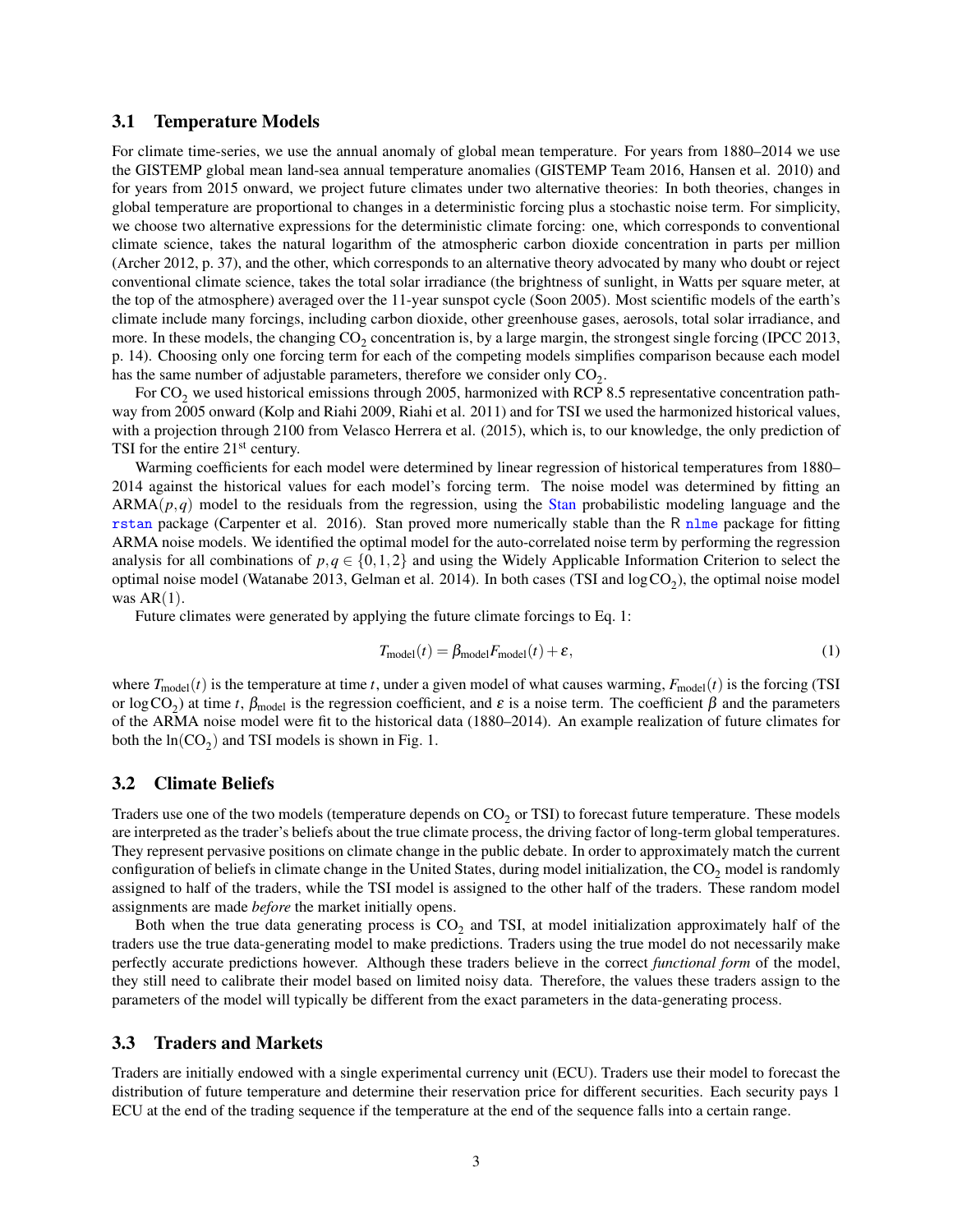

<span id="page-3-0"></span>Figure 1: Historical measurements of temperature and a realization of possible future temperatures under two alternate models of climate physics.

Traders are risk-neutral expected utility maximizers. Therefore, their reservation price for a security is simply their assessment of the probability that the temperature will fall in the range covered by the security at the end of the sequence. At each time-step (year), the agents use the new year's temperature data to re-estimate the coefficients for the model they believe explains climate change, using Bayesian linear regression with an AR(1) noise model. Traders use the joint posterior probability distribution of regression and noise coefficients to estimate the probability distribution for the temperature at the end of the current trading sequence. Stan was sufficiently fast that we could perform a full Bayesian analysis at each time step.

Traders then use this posterior probability distribution to assign reservation prices for buying and selling securities. Based on their reservation price, agents behave as "zero-intelligence" traders [\(Gode and Sunder 1993\)](#page-9-16). They attempt to sell securities at a random price above their reservation, and to buy securities at a random price below their reservation. These trading strategies are simple but provide accurate approximations of behavior in prediction markets [\(Klingert](#page-10-3) [and Meyer 2012\)](#page-10-3), and in financial markets more broadly.

Based on traders' sell and buy orders, traders exchange securities following a continuous-double auction (CDA) procedure (see Model Dynamics below for more details). CDAs or some close variants are common procedures to match buy and sell orders. CDA are notably used on large stock markets [\(Tseng et al. 2010\)](#page-10-6).

#### 3.4 Social Network

Traders are part of a social network where each agent forms two links at random, and then forms links randomly, ensuring that each agent is connected to at least two other agents. Every time securities are realized, each trader looks at the performance of her richest neighbor in the network. Traders start with the same initial amount of ECU and differences in ECU can only come from market interactions. Therefore, if some trader is poorer than her richest neighbor, the trader interprets it as a signal that her richest neighbor may have a better model of the climate. Then, the trader considers adopting the model of her richest neighbor. For each trader, the willingness to revise her belief is determined by how ideologically loaded her belief is [\(Kahan et al. 2011\)](#page-10-1), which is a parameter we vary in our experiments.

An example of a snapshot of a social network is depicted in Fig. [2.](#page-4-0) A segmentation parameter controls the homophily of the network: the extent to which traders are preferentially linked with other traders who share their initial belief in the cause of climate change (CO<sub>2</sub> or TSI), as opposed to traders with the opposite intial belief. This parameter varies from 0 (no preference for like-minded traders) to 1 (traders are only connected to like-minded traders). Although traders can change their beliefs over time, the connections between traders do not change as the market unfolds, i.e the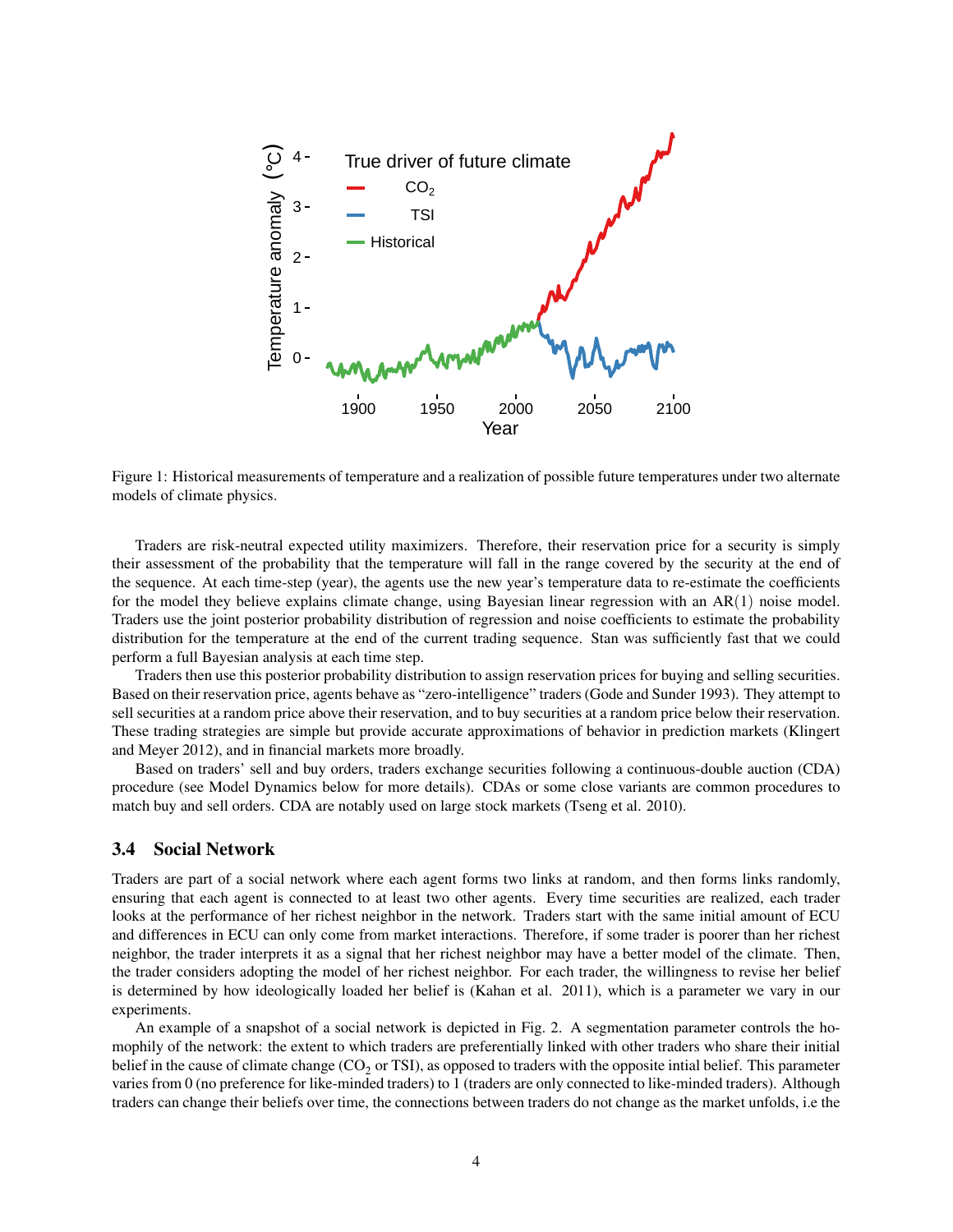

<span id="page-4-0"></span>Figure 2: An example of the social network among traders. Yellow and blue circles represent traders who believe in the two different models of climate change. Lines indicate social network connections. In a highly segmented network (seg close to 1), most links connect like-minded traders and few connect traders with opposing beliefs.

edges are fixed. We vary the segmentation parameter in our experiments.

#### 3.5 Model Dynamics

The time periods *t* are grouped into trading *sequences*. In a given sequence, the potential payments associated with traded securities are all based on the temperature at the end of the sequence. For instance, the third trading sequence might start in period  $t = 1964$  and end in period  $t = 1970$ . In this case, a security traded in the third sequence pays 1 ECU if the temperature at  $t = 1970$  falls into the range of temperatures covered by the security.

At each time *t*, traders are assumed to know the past value of the temperature  $T_{0:t}$ , carbon dioxide  $CO2_{0:t}$ , and total solar irradiance  $TSI_{0:t}$ . In a sequence finishing at time  $t^*$ , traders also have common knowledge of  $CO2_{t:t^*}$ and  $TSI_{t:t^*}$ , the future values of carbon dioxide and total solar irradiance up to  $t^*$ . However, at any *t*, traders do not know the value of any future temperatures. Thus, the traders know the forcing terms for the rest of the trading sequence, but do not know the value of  $T_{t^*}$ . Traders can only predict  $T_{t^*}$  using their approximate model and their knowledge of  $T_{0:t}$ , CO2<sub>0:*t*\*</sub>, and TSI<sub>0:*t*\*</sub>. Notice that because  $T_{0:t}$ , CO2<sub>0:*t*\*</sub>, and TSI<sub>0:*t*\*</sub> are common knowledge, in each period *t*, any two traders with the same approximate model *m* form the same stochastic beliefs about future temperatures  $P_{t,m}(T_{t^*} | T_{0:t}, \text{CO2}_{0:t^*}, \text{TSI}_{0:t^*})$ . The probability distribution  $P_{t,m}$  incorporates both epistemic uncertainty (the trader does not know the true values of the coefficients of the climate model) and aleatory uncertainty (in addition to deterministic warming, the temperature exhibits stochastic noise that is directly modeled).

At each time *t*, traders:

- <span id="page-4-1"></span>1. re-calibrate *m*, their approximate model at time *t*, based on the new set of temperature data available at *t*,
- 2. use the posterior probability distribution from [\(1\)](#page-4-1) to assign beliefs about the probability distribution of future temperatures at time  $t^*$ :  $P_{t,m}(T_{t^*} | T_{0:t}, \text{CO2}_{0:t^*}, \text{TSI}_{0:t^*})$  and use it to determine the expected value they attach to each security, and
- 3. trade on the CDA market as follows:
	- Every trader *i* chooses at random a security  $s_i^B$  she will try to buy.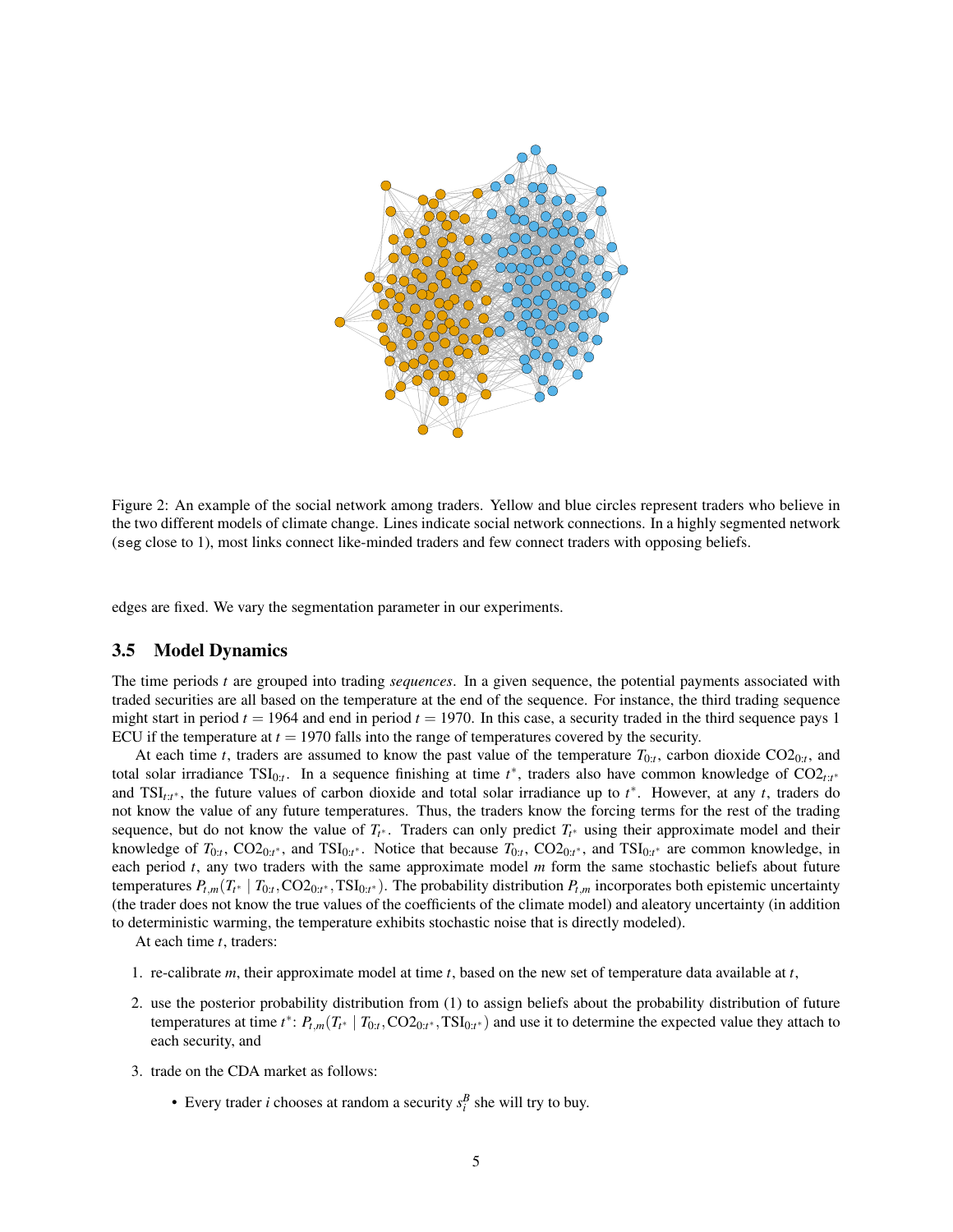- Every trader *i* also chooses at random a security  $s_i^S$  she will try to sell among the securities she owns a positive amount of (if any).
- Traders then decide of their selling price  $p_i^S$  and buying price  $p_i^B$ . To do so, traders first compute their expected values  $E(s_i^B)$  and  $E(s_i^S)$  for securities  $s_i^B$  and  $s_i^S$  (where expected values are with respect to *i*'s approximate model at time *t*). Then traders set  $p_i^S$  at random above  $E(s_i^S)$  and  $p_i^B$  at random below  $E(s_i^B)$ (see Model Parameters below for more details).
- Traders go to the market one at the time, in an order drawn randomly for each *t*.
- When trader *i* comes to the market, she places limit orders in the order book. These orders specify that *i* is willing to buy  $s_i^B$  at any price below  $p_i^B$ , and to sell  $s_i^S$  at any price above  $p_i^S$ .
- The market maker attempts to match *i*'s orders with some order which was put in the book before *i* came to the market.
- If there are outstanding sell offers for  $s_i^B$  at a price below  $p_i^B$ , a trade is concluded. Trader *i* buys one unit of  $s_i^B$  from the seller who sells at the lowest price below  $p_i^B$ , and the sell and buy offers are removed from the order book.
- If there are outstanding buy offers for  $s_i^S$  at price above  $p_i^S$ , a trade is concluded. Trader *i* sells one unit to the buyer who buys at the highest price above  $p_i^S$ , and the sell and buy offers are removed from the order book.
- When all traders have come to the market, any remaining outstanding offer is removed from the order book, and the trading period is concluded.

At  $t^*$ , when the sequence ends, there is only one security  $s^*$  associated with a range of temperatures including the actual temperature  $T_{t^*}$ . At  $t^*$ , traders:

- 1. receive 1 ECU per unit of  $s^*$  they own, and
- 2. consider adopting their neighbors' approximate model as described in the behavioral parameters sub-section below.

### 3.6 Model Parameters

The model depends on the following parameters, which we vary in simulation experiments to determine their effects on the convergence of beliefs. We group the parameters into climate, network and individual behavioral factors.

- Climate parameters:
	- true.model: temperature data-generating process ( $\text{CO}_2$  or TSI).
- Network parameters:
	- n.traders: the number of traders.
	- n.edg: the number of edges in the social network.
	- seg: the segmentation parameter for the social network.
- Behavioral parameters:
	- risk.tak : determines the distribution of risk tolerance with respect to successfully buying or selling securities. Higher risk tolerance corresponds to demanding more aggressive prices for buying and selling, and hence, a higher risk of not consummating a trade that would be mutually advantageous to the buyer and seller.

For each trader *i*, the level of risk.tak*<sup>i</sup>* is drawn uniformly at random from [0,risk.tak]. The higher risk.tak*i* , the higher the price *i* will demand for selling securities, and the lower the price *i* will offer for buying.

Formally, in each period, trader *i* picks her buying or selling price for *s* uniformly at random in the interval  $[(1-risk.tak<sub>i</sub>)reserv<sub>i</sub>,reserv<sub>i,t</sub>]$  for buying and  $[reserv<sub>i</sub>, (1+risk.tak<sub>i</sub>)reserv<sub>i,t</sub>]$  for selling.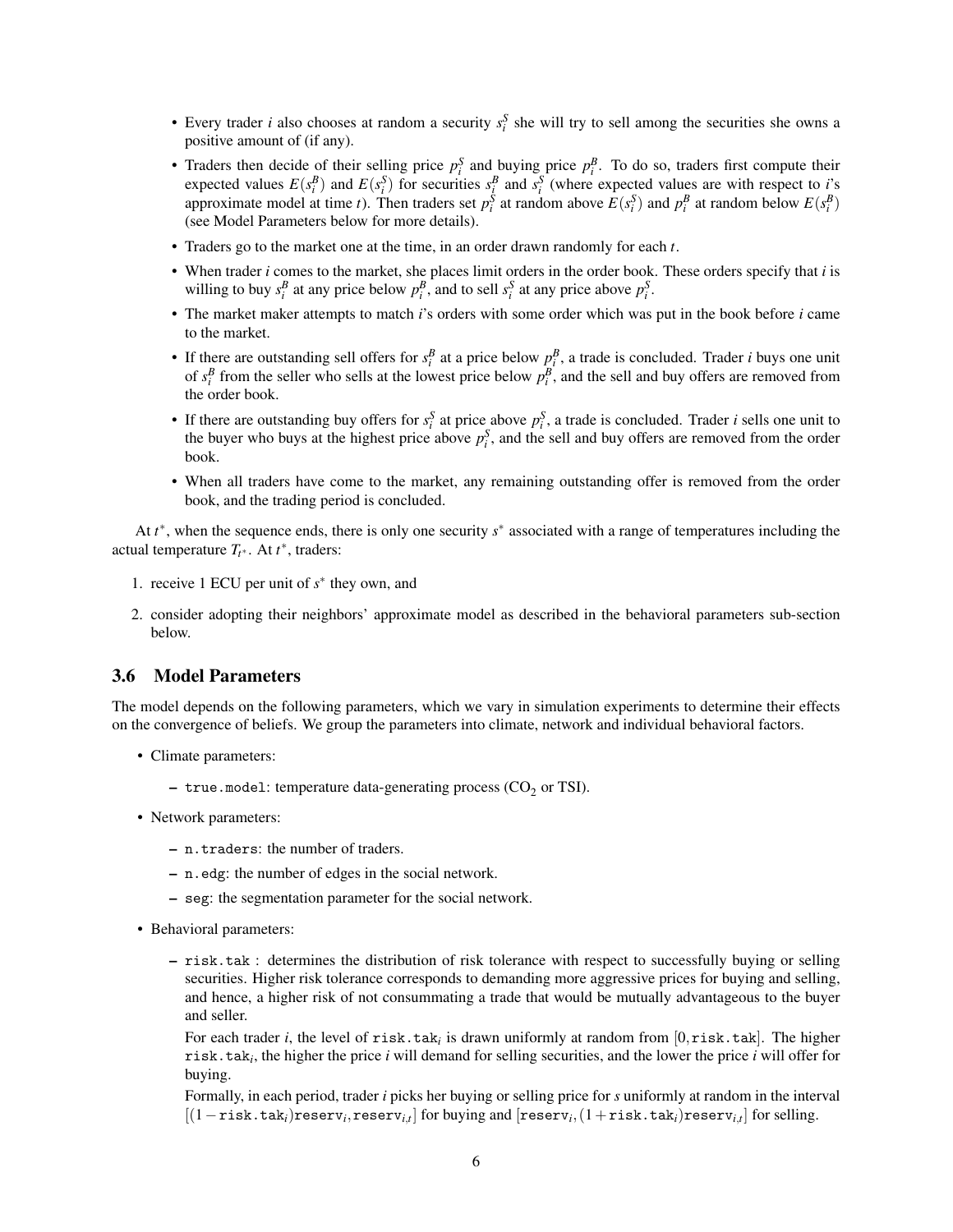

2015−2098



Figure 3: Convergence over trading sequences for different degrees of social-network connection and segmentation.

<span id="page-6-0"></span>– ideo : determines the degree of "ideology" of traders. For each trader *i*, the level of ideo*<sup>i</sup>* is drawn uniformly at random from  $[0, \text{idea}]$ . If  $\text{idea}$  is high, traders will not revise their approximate models easily, even when faced with evidence that their richest neighbor is doing better than them. Formally, for each trader *i* and each sequence, ideo<sub>*i*</sub> is the probability that *i* adopts the approximate model of her richest neighbor if that neighbor is doing better than *i* at the end of the sequence (in monetary terms).

### 4 RESULTS

#### 4.1 Historical Climate

As a validation that the market is operating correctly, we ran the market using actual historical temperatures from 1880 to 2014, with market betting from 1931 to 2014. Greenhouse gas concentrations did not become high enough to begin dominating natural climate variations until the 1970s or so, and it took until the 1990s for the temperature record to show clear signs of anthropogenic interference [\(IPCC 2013\)](#page-9-13). Consistent with this, our simulated historical trading sequence (Fig. [3\)](#page-6-0) shows convergence to belief in the TSI model until the early 1970s, after which traders converge toward believing the  $CO<sub>2</sub>$  model.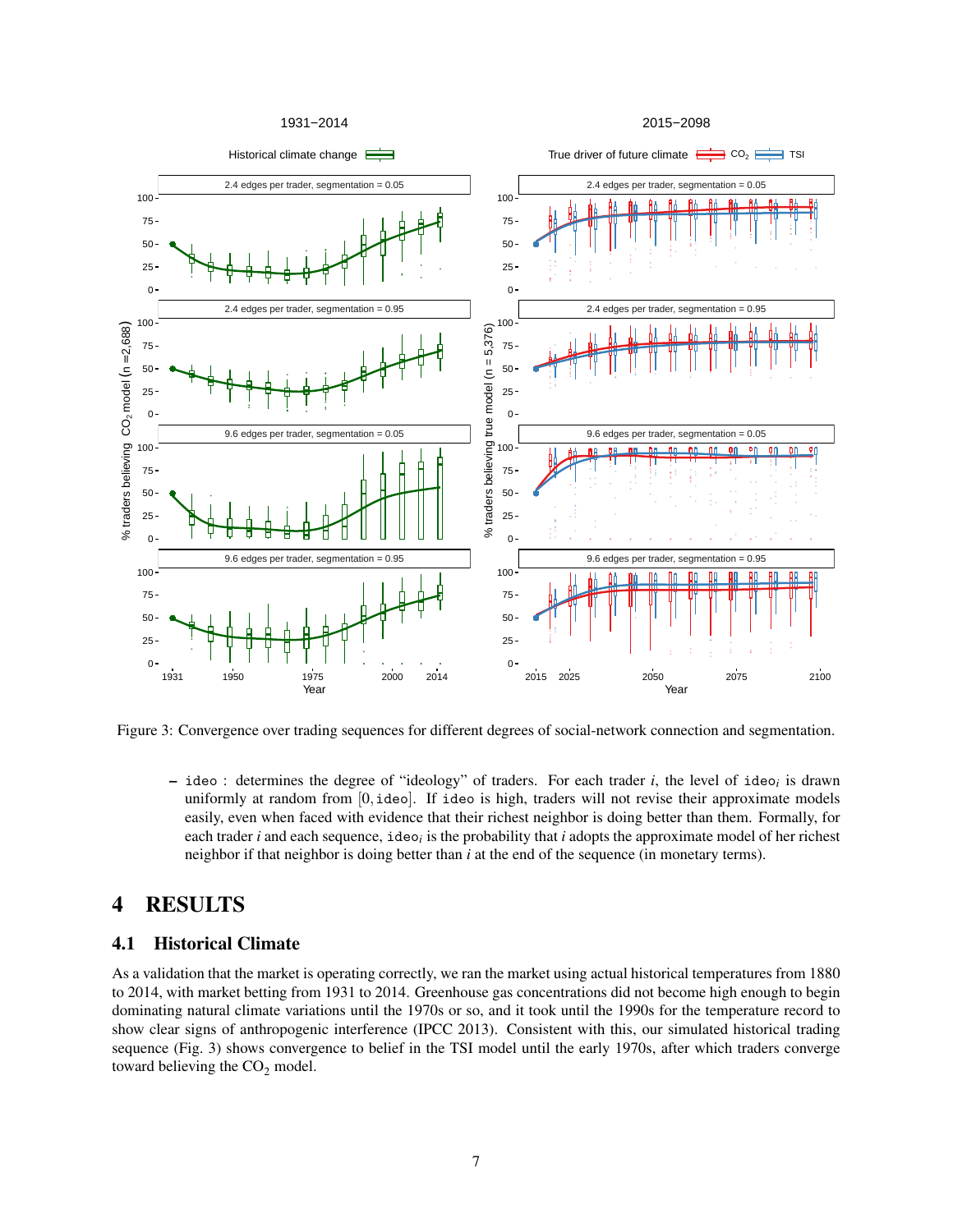#### 4.2 Future Scenarios

Our primary focus is on simulating the market in future scenarios. This is more relevant for policy design and more interesting theoretically due to the increasing divergence of global temperature values under the two future scenarios. The sensitivity analysis is based on a Latin hypercube sampling of 500 parameter sets from the following distributions [\(Beachkofski and Grandhi 2002,](#page-9-17) [Carnell 2012\)](#page-9-18).

- ideo  $\sim$  Uniform $(0,1)$
- n.edge  $\sim$  Uniform(100,200) (mapped into integer)
- n.traders  $\sim$  Uniform(50,250) (mapped into integer)
- risk.tak  $\sim$  Uniform $(0,1)$
- seg  $\sim$  Uniform $(0,1)$
- true.model  $\sim$  Bernoulli $(0.5)$

The future  $CO_2$  forcing is taken from the RCP 8.5 scenario [\(Riahi et al. 2011\)](#page-10-10) and the future TSI forcing is taken from a prediction of 21<sup>st</sup> Total Solar Irradiance by [Velasco Herrera et al. \(2015\).](#page-10-11) Because of the stochastic noise term, the temperature time series were different in each simulation.

We used the model to perform 10 full simulations for each of the 500 input parameter sets and average the 10 convergence scores. We conducted multiple simulations for the same parameter set because there is stochasticity in the tempertature time series, the social network structure, and the agent decision models. We then conducted a partial rank correlation coefficient analysis on the relationship between the input matrix, *X*, and the resulting simulated outcome vector of mean belief convergence scores, *y* [\(Marino et al. 2008,](#page-10-13) [Pujol et al. 2014,](#page-10-14) [Saltelli et al. 2009\)](#page-10-15). Partial correlation computes the linear relationship between the part of the variation of  $X_i$  and  $y$  that are linearly independent of other  $X_i$  ( $j \neq i$ ). The difference between the partial correlation and the partial rank correlation that we use here is that we first rank-transform that data in order to capture potentially non-linear relationships. We conduct 1,000 bootstrapped estimations of the partial rank correlation coefficients to obtain 95% confidence intervals.

The sensitivity analysis averages over time and thus masks time trends. We randomly drew from the above distributions for ideology, risk tolerance, and the number of traders, and conducted an experiment crossing 95<sup>th</sup> and 5<sup>th</sup> percentile values for the number of edges per trader and the segmentation of the social network and both values for the true model. We collected the time series of belief-convergence across these eight designs to visualize the distributions of convergence over time (Fig. [3\)](#page-6-0). Under most parameterizations, the median fraction of traders believing in the true model reaches 75% in 10–20 years.

# 5 DISCUSSION

Our sensitivity analysis, Fig. [4,](#page-8-0) shows that ideology, risk tolerance, the number of traders, the number of edges per trader, the segmentation of the social network, and the true model all statistically significantly affect convergence. Increasing the number of edges per trader increases the flow of information through the market, which causes traders to converge toward believing the "true" climate model.

Segmented social networks reduce convergence by creating an "echo-chamber" effect, in which lack of interaction between traders with different views reduces traders' access to information that could persuade them to change their beliefs. This is apparent in Fig. [3,](#page-6-0) where the rate of convergence in highly segmented markets (seg  $= 0.95$ ) is considerably slower, especially in the first three trading sequences (18 years), than for markets with low segmentation  $(\text{seg} = 0.05)$ .

When the true model is  $CO_2$ -driven there is more convergence toward the true model. We believe this is because when models are fit to the historical data, the residuals from the  $CO_2$ -driven model are considerably smaller than those from the TSI-driven model. Thus, projections of future climate change using the TSI model will exhibit significantly larger stochastic noise than the  $CO<sub>2</sub>$  models, and this noise makes it more difficult for traders to identify the true model when the true model is TSI.

Traders with higher risk tolerance will price buy and sell orders more aggressively, so they will earn more (or lose less) on completed trades, but will have a greater risk of failing to complete trades. Among traders with the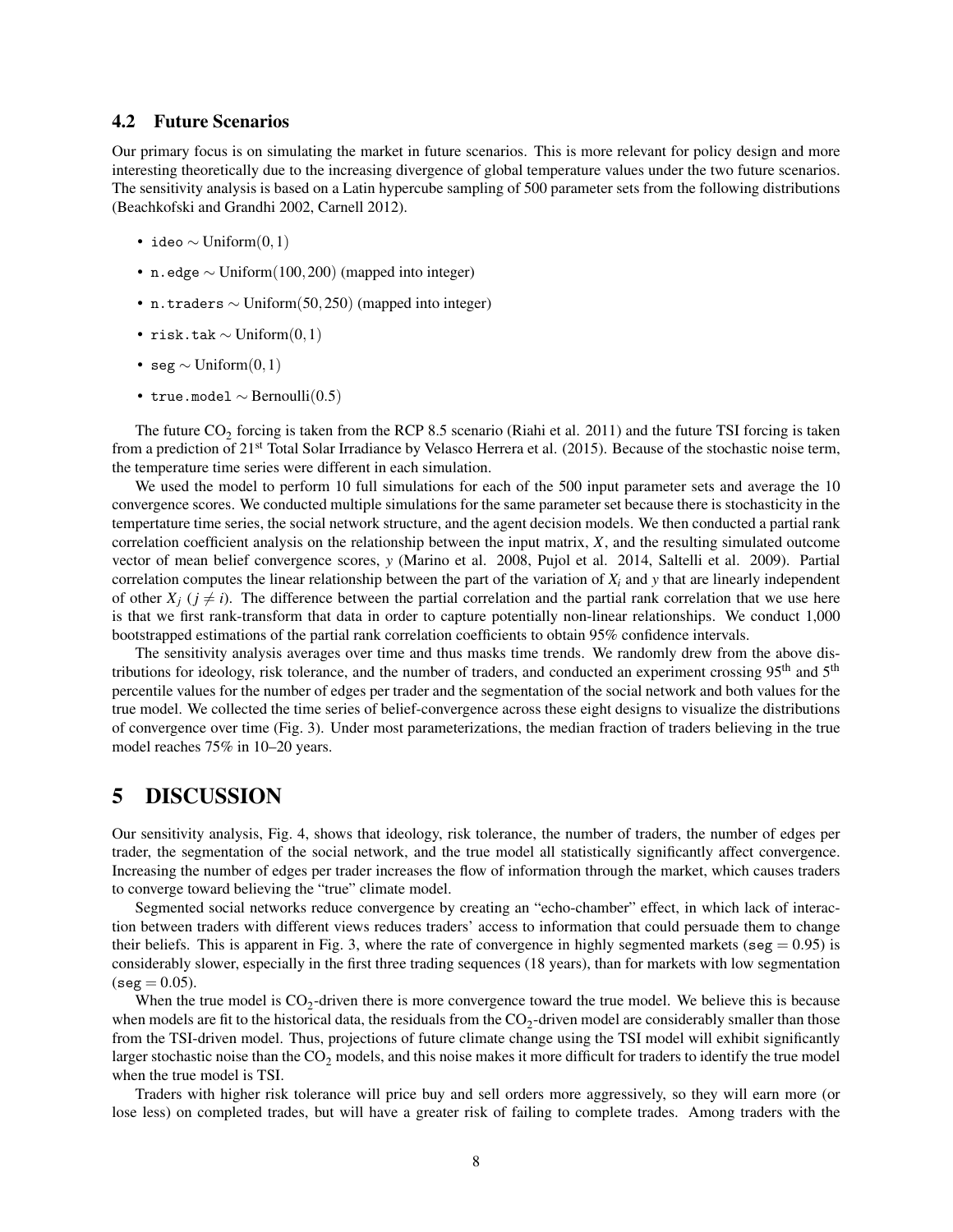

<span id="page-8-0"></span>Figure 4: Estimated effects of model parameters on convergence of beliefs in future scenario. Positive numbers accelerate convergence and negative numbers retard it. True model refers to the true climate model being  $CO_2$ , so traders converge to the true model more quickly when carbon dioxide drives climate change than when total solar irradiance does. Bars represent 95% confidence intervals.

correct model of climate, those with higher risk tolerance will earn more profit on completed trades (and their counterparties will lose more). A trader's wealth is an important source of information, and we believe this is why greater risk taking enables traders to identify the correct model more quickly. Additionally, the risk of failing to complete trades adds volatility, which also puts information in play. We have observed a similar phenomenon in a very different context, where adding stochastic noise to player decisions in iterated games improves the accuracy with which machine-learning algorithms can identify the players' strategies [\(Nay and Gilligan 2015\)](#page-10-16).

What is not clear to us is why increasing the number of traders slows convergence, even if the number of edges per trader remains fixed. This is a topic for future research.

# 6 CONCLUSIONS

We simulate two alternative climate futures: one where  $CO_2$  is the primary driver of global temperature and one where variations in solar intensity are the primary driver. These represent the two most plausible competing views in the public discourse and our analysis is agnostic about which is "true".

Market participation causes traders to converge toward believing the "true" climate model under a variety of model parameterizations in a relatively short time: In markets with low segmentation, the number of traders believing the true model rises from 50% to 75% in roughly 12 years, and even in highly segmented markets, 75% convergence is achieved in 18–24 years. Ideally, we would like to compare belief convergence with and without a prediction market but because the only source of climate belief in our current model is market interactions we cannot make this comparison. However, we do use actual temperatures for our model under historical 20th century conditions and observe convergence to the  $CO<sub>2</sub>$  model, whereas in the real world there is no convergence of beliefs.

Both the historical and future simulation results suggest that a climate prediction market could be useful for producing broad agreement about the causes of climate change, and could have persuasive power for people who are not persuaded by the overwhelming consensus among climate researchers that greenhouse gases (and especially  $CO_2$ ) are responsible for the majority of observed climate change [\(IPCC 2013\)](#page-9-13). We also find that market segmentation has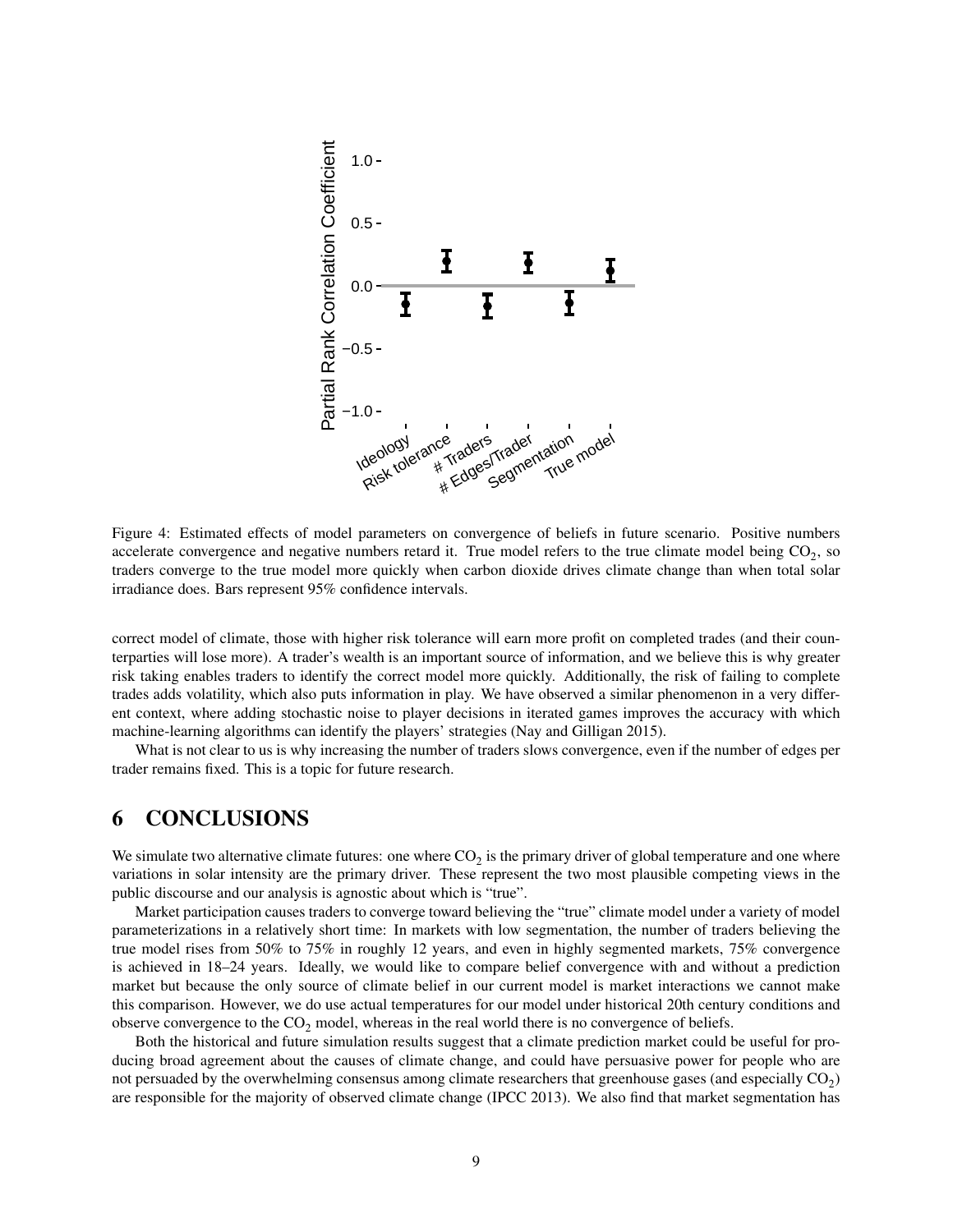a large effect on the speed of convergence, so transparency and effective communication about the performance of traders with different beliefs will be important.

The fact that rapid convergence to the true model occurs regardless of which model is actually "true" may persuade those who doubt the scientific consensus that the market is ideologically neutral, and that the deck is not stacked to produce a pre-determined result.

All code and data for the model is available at [github.com/JohnNay/predMarket.](https://github.com/JohnNay/predMarket) This project is a computational test-bed for public policy design: our code can be extended to test the effects of trading strategies, cognitive models, future climate scenarios, and market designs on the evolution of trader beliefs.

# ACKNOWLEDGEMENTS

We thank Yevgeniy Vorobeychik for feedback on this project and Manuel Naumovich Velasco for sharing the data from his Total Solar Irradiance prediction. U.S. National Science Foundation grants EAR-1416964, EAR-1204685, and IIS-1526860 partially supported this research. All views expressed are the authors' and not the funder's.

# References

- <span id="page-9-9"></span>Aamodt, A., and E. Plaza. 1994. "Case-Based Reasoning: Foundational Issues, Methodological Variations, and System Approaches". *AI Communications* 7:39–59.
- <span id="page-9-12"></span>Archer, D. 2012. *Global Warming: Understanding the Forecast*. 2nd ed. Wiley.
- <span id="page-9-17"></span>Beachkofski, B., and R. Grandhi. 2002. "Improved Distributed Hypercube Sampling". In *43rd AIAA/ASME/ASCE/AHS/ASC Structures, Structural Dynamics, and Materials Conference*. American Institute of Aeronautics and Astronautics.
- <span id="page-9-7"></span>Bloch, D., J. Annan, and J. Bowles. 2010. "Cracking the Climate Change Conundrum with Derivatives". *Wilmott Journal* 2:271–287.
- <span id="page-9-18"></span>Carnell, R. 2012. "Latin Hypercube Samples". R package, Comprehensive R Archive Network.
- <span id="page-9-14"></span>Carpenter, B., A. Gelman, M. Hoffman, D. Lee, B. Goodrich, M. Betancourt, M. A. Brubaker, J. Guo, P. Li, and A. Riddell. 2016. "Stan: A Probabilistic Programming Language". *Journal of Statistical Software*. (in press).
- <span id="page-9-6"></span>Dreber, A., T. Pfeiffer, J. Almenberg, S. Isaksson, B. Wilson, Y. Chen, B. A. Nosek, and M. Johannesson. 2015. "Using Prediction Markets to Estimate the Reproducibility of Scientific Research". *Proceedings of the National Academy of Sciences* 112:15343–15347.
- <span id="page-9-15"></span>Gelman, A., J. Hwang, and A. Vehtari. 2014. "Understanding Predictive Information Criteria for Bayesian Models". *Statistics and Computing* 24:997–1016.
- <span id="page-9-10"></span>GISTEMP Team 2016. "GISS Surface Temperature Analysis (GISTEMP)". Technical report, NASA Goddard Institute for Space Studies.
- <span id="page-9-16"></span>Gode, D. K., and S. Sunder. 1993. "Allocative Efficiency of Markets with Zero-Intelligence Traders: Market as a Partial Substitute for Individual Rationality". *Journal of Political Economy* 101:119–137.
- <span id="page-9-8"></span>Goel, S., D. M. Reeves, D. J. Watts, and D. M. Pennock. 2010. "Prediction Without Markets". In *Proceedings of the 11th ACM Conference on Electronic Commerce*, EC '10, 357–366. New York, NY, USA: ACM.
- <span id="page-9-11"></span>Hansen, J., R. Ruedy, M. Sato, and K. Lo. 2010. "Global Surface Temperature Change". *Reviews of Geophysics* 48:RG4004.
- <span id="page-9-2"></span>Hanson, R. 2012. "Logarithmic Market Scoring Rules for Modular Combinatorial Information Aggregation". *The Journal of Prediction Markets*:3–15.
- <span id="page-9-3"></span>Hanson, R., R. Oprea, and D. Porter. 2006. "Information Aggregation and Manipulation in an Experimental Market". *Journal of Economic Behavior & Organization* 60:449–459.
- <span id="page-9-4"></span>Healy, P. J., S. Linardi, J. R. Lowery, and J. O. Ledyard. 2010. "Prediction Markets: Alternative Mechanisms for Complex Environments with Few Traders". *Management Science* 56:1977–1996.
- <span id="page-9-1"></span>Horn, C. F., B. S. Ivens, M. Ohneberg, and A. Brem. 2014. "Prediction markets—A literature review 2014". *The Journal of Prediction Markets* 8:89–126.
- <span id="page-9-0"></span>Hsu, S.-L. 2011. "A Prediction Market for Climate Outcomes". *University of Colorado Law Review* 83:179–256.

<span id="page-9-13"></span>IPCC 2013. *Climate Change 2013: The Physical Science Basis*. Cambridge University Press.

<span id="page-9-5"></span>Jumadinova, J., and P. Dasgupta. 2011. "A Multi-Agent System for Analyzing the Effect of Information on Prediction Markets". *International Journal of Intelligent Systems* 26:383–409.